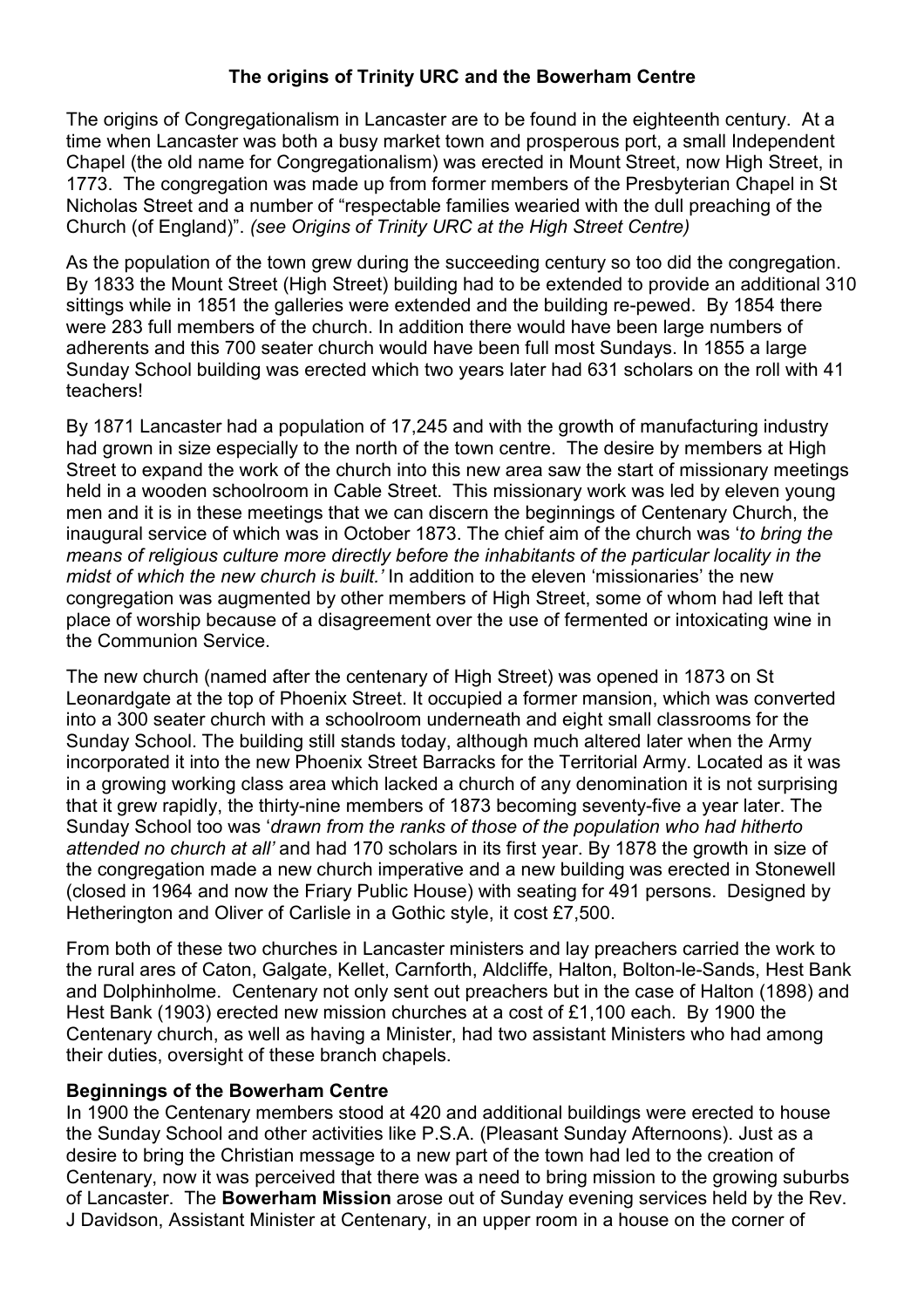Clougha View, now Golgotha Road. The meetings became so well attended that the room was found to be too small and was condemned by the Corporation as unsuitable for the purpose. The success of the Mission led Centenary Church, with the aid of the Lancaster and Cheshire Chapel Building Society to purchase land at the corner of Ulster Road for the erection of a mission chapel with space to build a church there at a later date.

On October 19th 1904 E B Dawson (a descendent of the Isabel Dawson of High Street), laid the foundation stone and Miss A P Dawson opened the completed hall using a silver key on February 5th l905.

Why did Centenary choose the Bowerham area for their third branch chapel? It is likely that the founders were aware that by 1900 Bowerham was one of the fastest growing parts of the town. The arrival of the Barracks (1873-1880), to serve as the Regimental Depot of the Kings Own Royal (Lancaster) Regiment, with its families and single soldiers requiring a range of services, obviously stimulated the development of Bowerham. Between 1880-1900 streets of terraced houses were erected, for the soldiers and others who worked in the town and on the LNW Railway, along with shops, a public house (The Bowerham Hotel) and other services.

Further growth was aided by the opening of the Tramline in 1903 from Dalton Square via Bowerham Road and Coulston Road to its terminus at Williamson Park. It is after 1903 that Bowerham rapidly developed, as a "Tramway Suburb" in all directions from the Primrose Estate to Barton Road.

# Growth of the Bowerham Church 1903-2004

#### (i) 1903-1928 the growth to independence

After an initial period of consolidation the first 25 years at Bowerham were ones of steady growth leading to independence from Centenary in 1925. The erection of the Mission Building was intended to serve the dual purpose of church and Sunday School until a growth in numbers justified building a separate church.

In 1916 the Mission Hall became known as the Bowerham Congregational Church but as late as 1919 it was still being called the Congregational Hall by members. At first serviced by lay preachers and students from Lancashire College, in 1906 the Rev. F W Bryan, the newly appointed Centenary Minister, held a ten day mission in Bowerham and in 1907 had oversight of Bowerham and Halton churches. One speaker who visited the church and preached in its early days was Mr Thomas Mawson F.R.I.B.A of Hest Bank, the famous landscape gardener.

On Sunday afternoons there was the Sunday School which like the adult church grew rapidly – 235 children on the roll in 1916!

On August 20 1925 the church became independent, taking over from Centenary responsibility for paying off the outstanding debt on the premises.

Everything known about Bowerham in these early days suggests that though small, it was very lively and active with a Band of Hope, a Christian Endeavour Society and both Girls and Young Men's Guilds. By 1925, after independence, there was a Womens Social Hour, Ladies Sewing Society, the 7th Girls Guides and the Brownies had a hut on the site of the Hall and a Scout group was set up.

On a more muted note the Roll of Honour of the 1914-18 war records forty seven members of the Church who had died in the 'war to end all wars' and a central panel records eight men who died in the second world war.

## (ii) 1930 – 1953 'Slow but sure'

There is little information about this period except for Diaconate and Church Meeting minutes and little is recorded by the local newspapers. One of the few reported incidents is in 1943 when Church Meeting refused to accept the requisition of the gates and railings for the war effort on the grounds of the security of the Hall.